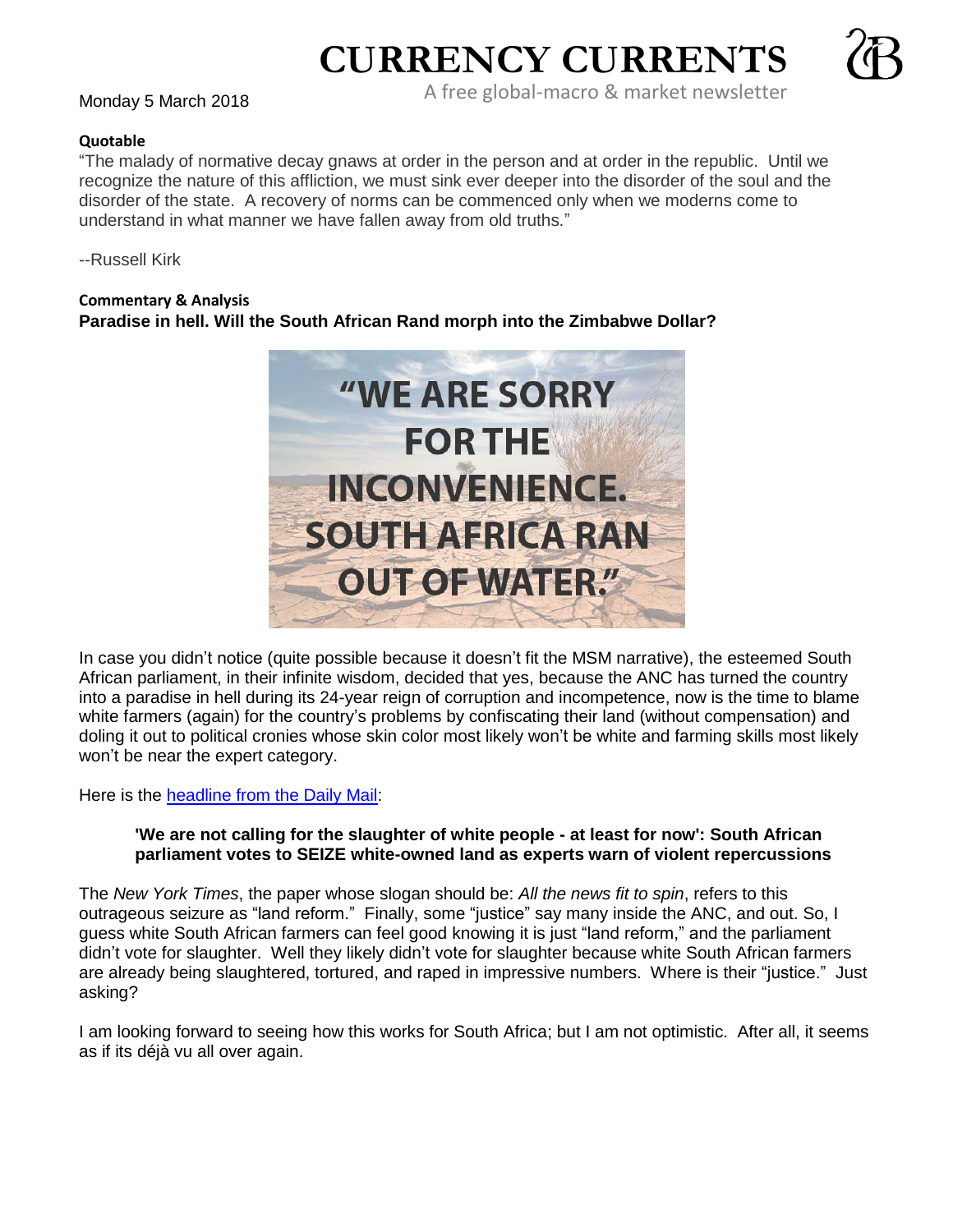This brilliant racist idea of white farm confiscation worked so well for Zimbabwe, South Africa's neighbor, the country went from a net exporter of its abundant food surpluses across Africa when whites ran the farms (very unfair indeed), into a complete basket-case. The country now cannot feed itself (thinking maybe it's time for all those brilliant rock stars and actors to gen up a live aid concert so we can all weep and feel guilty about the problems in Zimbabwe—and of course send more money to be siphoned off into offshore bank accounts with nothing going to the people who really need it). Thanks again Robert Mugabe—another bright light African "leader." Even the new President of Zimbabwe-- Emmerson Mnangagwa; a man not exactly considered Mr. Sweetness and Light, admits maybe Mr. Mugabe went too far. You think!

That little rant of mine was supplied as background so I can ask this question:

No matter how far loony left, or racists you might be, at what point do you stop putting any investment capital into South Africa?

I don't know the answer, as I am not sure why anyone would invest a penny their now. And I sure don't understand why the South African Rand isn't completely in the toilet already. But, given the latest outrage from the ruling ANC—darling party of the globalist left—it may not be long before investment starts drying up in a very big way; think of the humanitarian and social crisis in Cape Town, because of water supplies drying up, as a good analogy for the country going forward.



**Black Swan Capital's Currency Currents** is strictly an informational publication and does not provide personalized or individualized investment or trading advice. Commodity futures and forex trading involves substantial risk of loss and may not be suitable for you. The money you allocate to futures or forex trading should be money that you can afford to lose. Please carefully read Black Swan's full disclaimer, which is available at <http://www.blackswantrading.com/disclaimer>